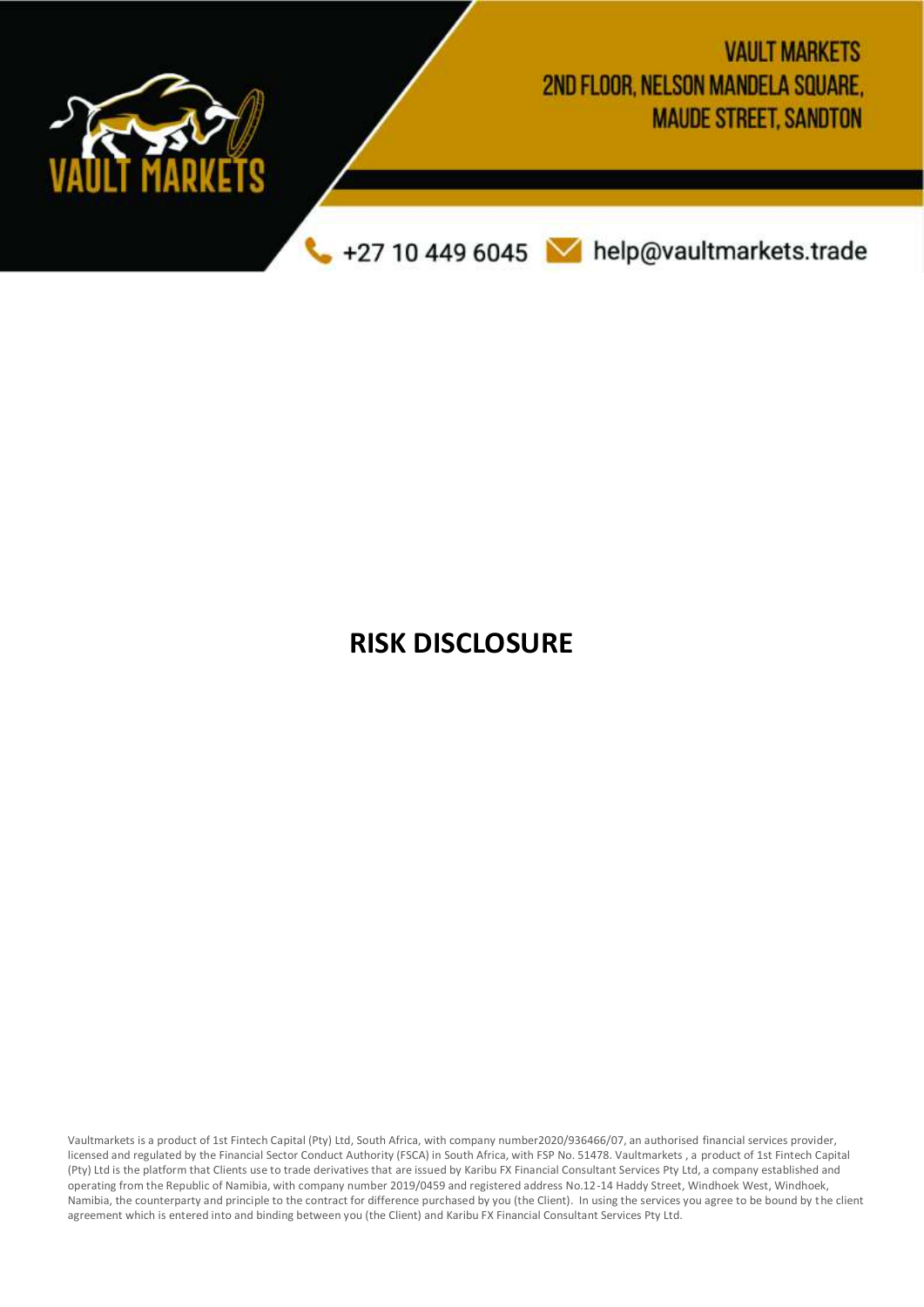

### **1. Parties**

Vault Markets Pty Ltd (Company No. 2021/596850/07) is a product of  $1<sup>st</sup>$ Fintech Capital (Pty) Ltd, Johannesburg, South Africa, with company number 2020/936466/07, an authorized financial services provider, licensed and regulated by the Financial Sector Conduct Authority (FSCA) in South Africa, with FSP No. 51478.

Vault Markets Pty Ltd acts only as a facilitator between you (the Client) and Karibu FX Financial Consultant Services Pty Ltd, a company established and operating from the Republic of Namibia, with company number 2019/0459 and registered address No.12-14 Haddy Street, Windhoek West, Windhoek, Namibia, the counterparty, and principle to the contract for difference purchased by you (the Client).

By registering an account with Vault Markets South Africa and using the services you agree to be bound by this client agreement which is entered into and binding between you (the Client) and Karibu FX Financial Consultant Services Pty Ltd.

Vault Markets Pty Ltd (Company No. 2021/596850/07), a product of 1<sup>st</sup> Fintech Capital (Pty) Ltd, Johannesburg, South Africa, with company number 2020/936466/07 is only providing general clerical business services to Karibu FX Financial Consultant Services Pty Ltd and the main business focus of Vault markets South Africa is aimed at digital marketing and the leasing of technology platforms.

This Agreement and all and us are governed by the Laws of Namibia.

No information received by you (the Client) from Vault Markets South Africa should be construed as financial advice. Before using any services, you should read this client agreement carefully, and then consider your objectives, financial situation and needs and take all reasonable steps to fully understand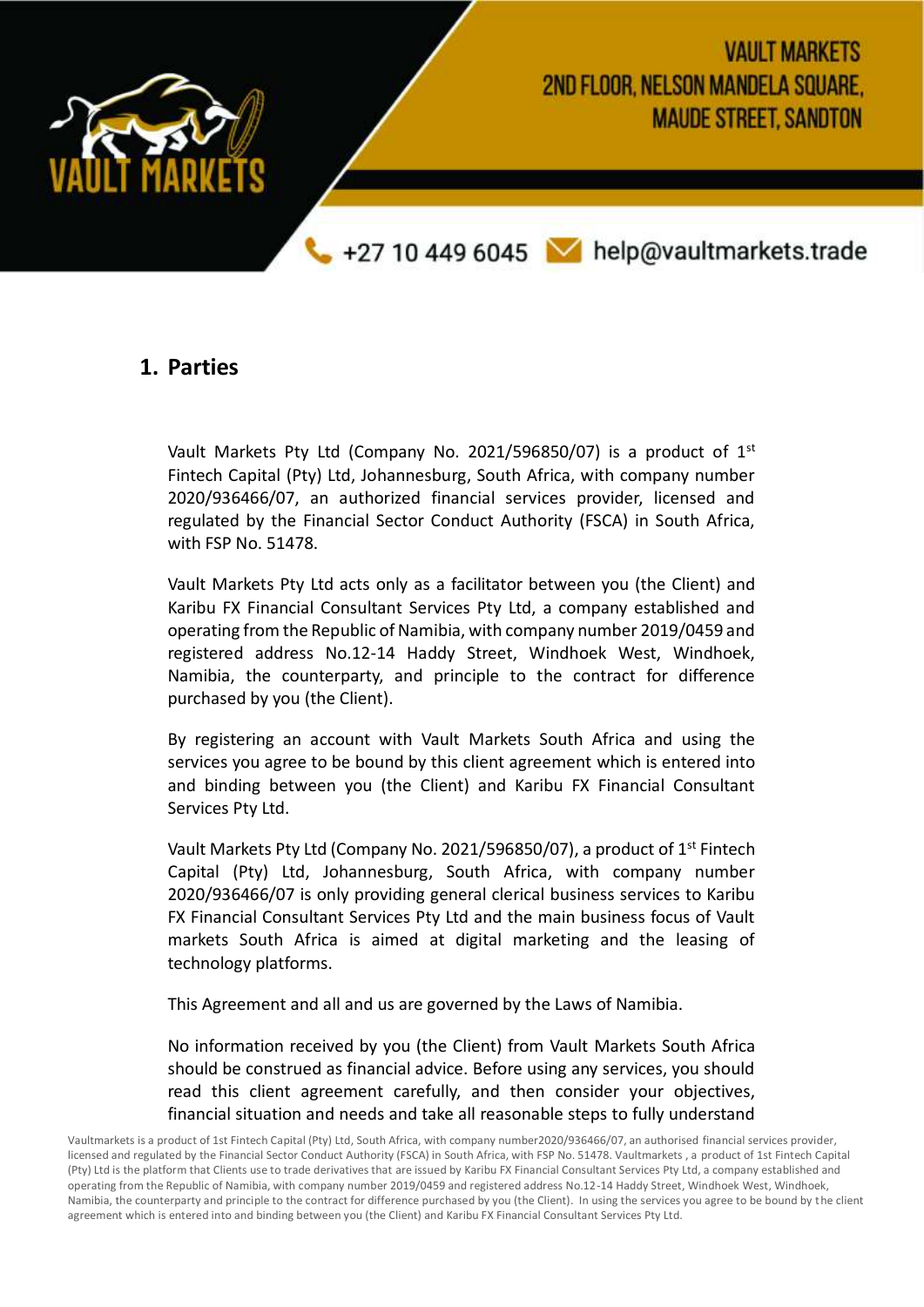

# **VAULT MARKETS** 2ND FLOOR, NELSON MANDELA SOUARE. **MAUDE STREET, SANDTON**

+27 10 449 6045 Melp@vaultmarkets.trade

the possible outcomes of trades and strategies that can be employed. We recommend you always seek independent financial advice from an independent professional to ensure that a particular product or service is suited to your financial situation and requirements.

Trading on margin involves a high level of risk, including full loss of your trading funds. Before proceeding to trade, you must understand all risks involved and acknowledge your trading limits, bearing in mind the level of awareness in the financial markets, trading experience, economic capabilities, and other aspects.

### **2. Risk Statement**

The purpose of this document is to inform you (the Client) of the potential risks involved in trading on financial markets. Each Client should ensure that their decision is made on an informed basis. This document forms an integral part of the Client Agreement between the Company and you (the Client). This document lists the most common and frequent risks associated with trading on financial markets, however it cannot disclose all risks involved in trading due to the wide range of feasible situations.

Every Client should deal with the Company at their own risks and shall not be protected by any statutory compensation arrangements in any event whatsoever.

Every person intending to trade on the products offered by the Company is recommended to seek independent advice on the investment viability and risk associated with such products and services proposed by the Company.

No information represented in any document, website or advert of the Company shall be considered as advice.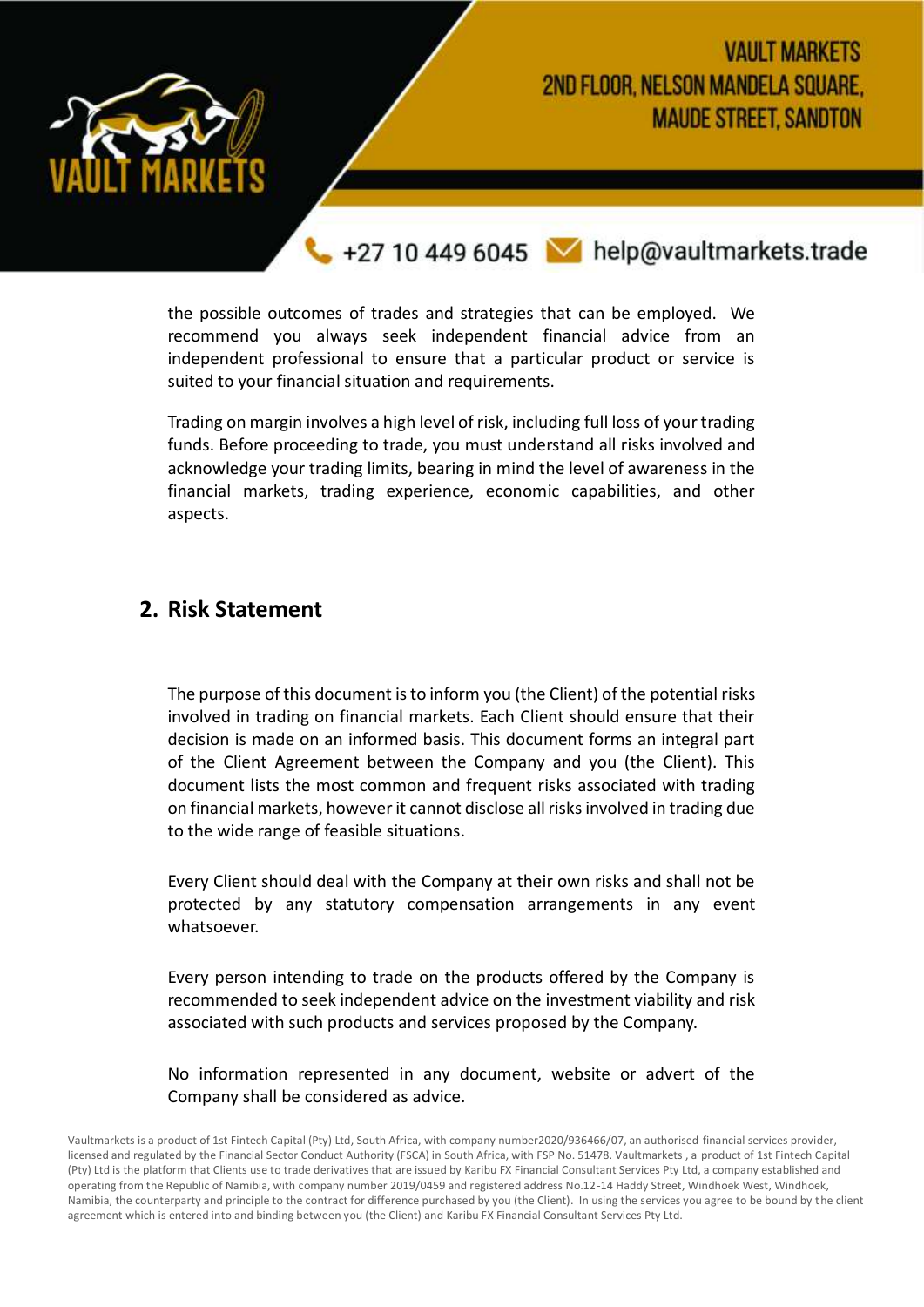

Online trading on financial markets is associated with very high risks. Every Client must understand that their investment can both increase and decrease. Clients will be held liable for losses and damages, which could result in the loss of all of the Clients' invested capital, once they make the decision to trade.

In making a decision to trade and use the Companies services, Clients must rely on their own examination of the products, including the merits and risks involved, as well as own experience, knowledge and financial capabilities. The Client should not risk more than what he is prepared to lose.

The Company does not provide advice of any kind, including tax, investment, or legal advice. Unless the Client knows and fully understands the risks involved in Financial Instruments, they should not engage in any trading activity.

If a client is unclear or does not understand the risks involved in online trading on financial markets, they should consult an independent, professional, and licensed financial advisor before registering an account with the Company.

#### **3. Leverage**

Financial instruments that are traded on leverage carry a high level of risk. When executing trading operations under margin trading conditions, even small market movements may have a great impact on a Client's Trading Account due to the effect of leverage. The Client must take into consideration that if the trend on the market is against them, the Client may sustain a total loss of their Initial Margin and any additional funds deposited to maintain Open Positions. The Client shall be held fully responsible for all risks, financial resources used and the chosen trading strategy.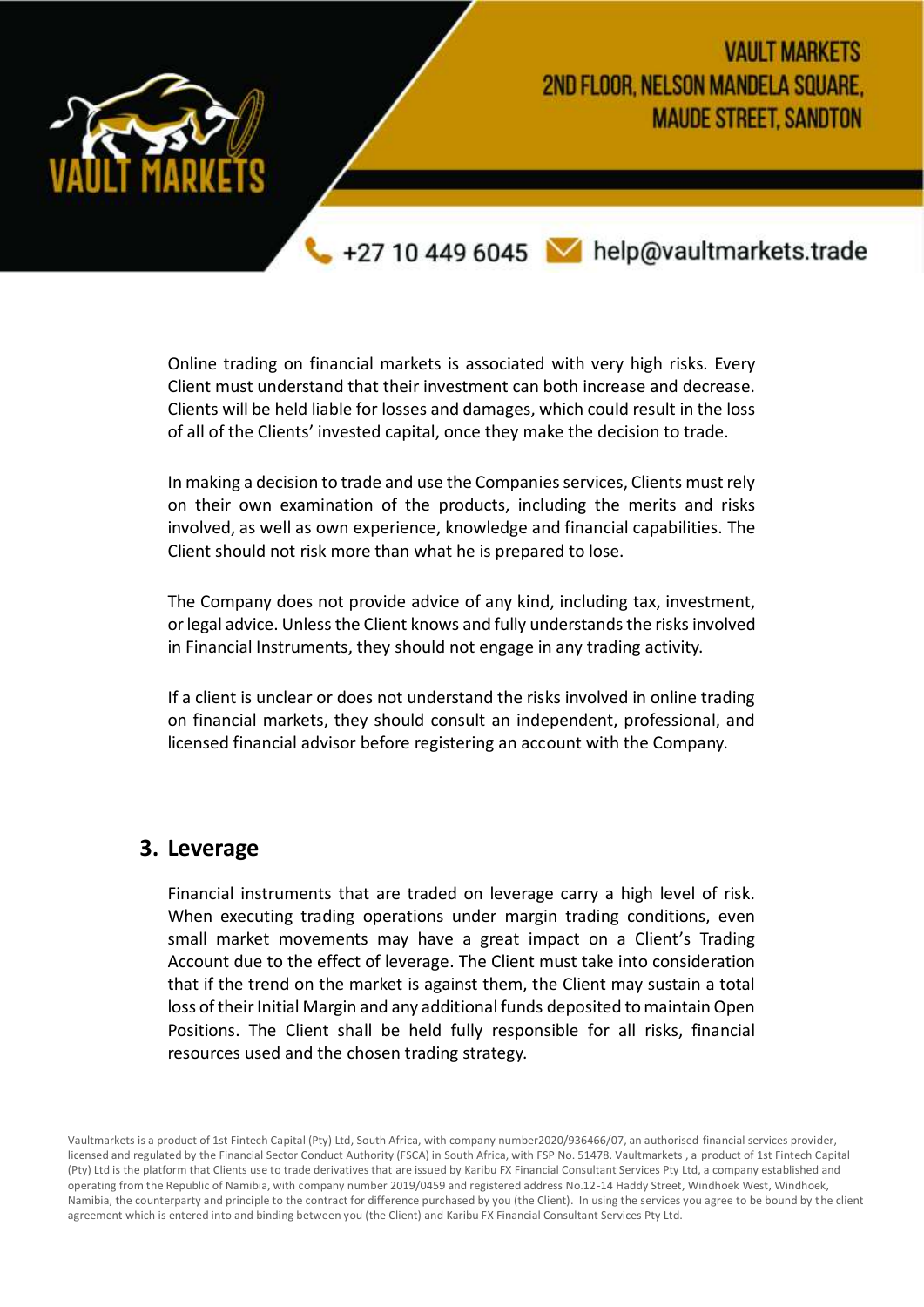

Many instruments are traded within wide ranges of intraday price movements. Consequently, Clients must carefully consider the fact that there is not only a high probability of profit, but also of the loss.

## **4. Technical Risk**

Clients shall consider the risk of financial loss caused by the failure of information, communication, electronic and other systems, that is outside the scope of influence of the Company or the Client him/herself.

When executing trading operations, the Client shall assume the risk of financial loss, which can be caused by:

- the failure of the Client's hardware, software, and internet connection.
- the improper operation of the Client's equipment.
- the wrong settings in the Client Terminal.
- delayed Client Terminal updates; and
- the Client's ignorance of the applicable rules described in the user guide for the terminal.

The Client acknowledges that at the moment of peak load there may be difficulties in getting telephone communication with a company representative, especially on the fast market (for example, when key economic indicators are released). The company is not responsible for disruption, failure, or malfunction of telephone facilities.

The Client acknowledges that under abnormal market conditions, the execution time for Client Instructions may increase.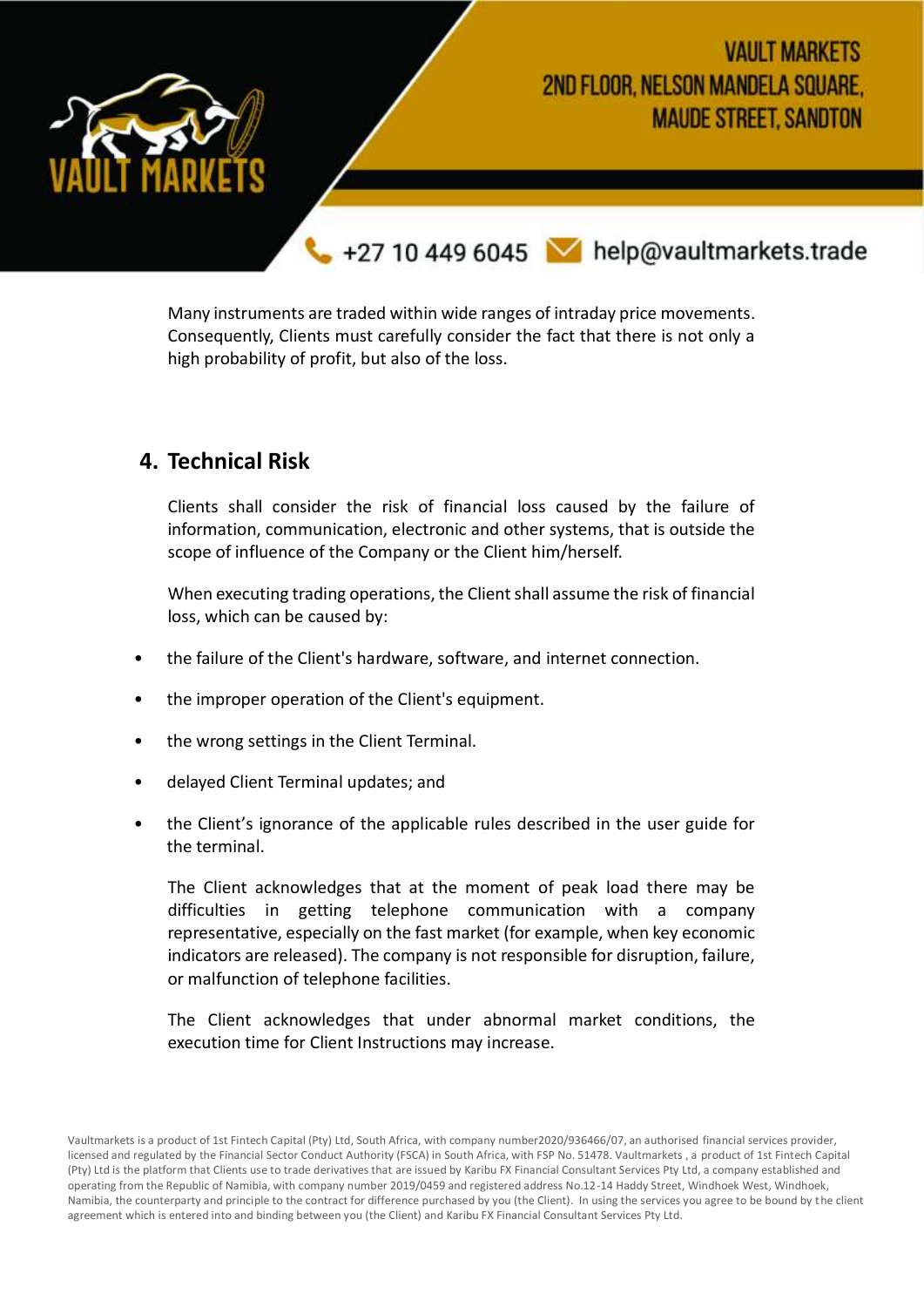

## **5. Trading Platform**

The Client accepts the fact that that only one Request or Instruction is allowed in the queue. Once the Client has sent a Request or Instruction, any other Request or Instruction sent by the Client will be ignored. In the "Order" window, "Order is locked" message will appear.

The Client acknowledges that the only reliable source of quoting information is the server for Clients with live accounts. The quote base in the Client terminal shall not be considered a reliable source of quoting information given that in the case of a bad connection between the Client Terminal and the server, some of the quotes simply may not reach the Client Terminal.

The Client acknowledges that when the Client closes the window to place/modify/delete an Order, as well as the window to open/close a position, the Instruction or Request which has been sent to the server will not be cancelled.

The Client assumes the risk of executing unplanned Transactions in the event that the Client sends another Instruction before receiving the result from the Instruction sent previously.

The Client acknowledges that if an Order has already been executed but the Client sends an Instruction to modify the level of a pending Order and the levels of Stop Loss and/or Take Profit orders at the same time, the only Instruction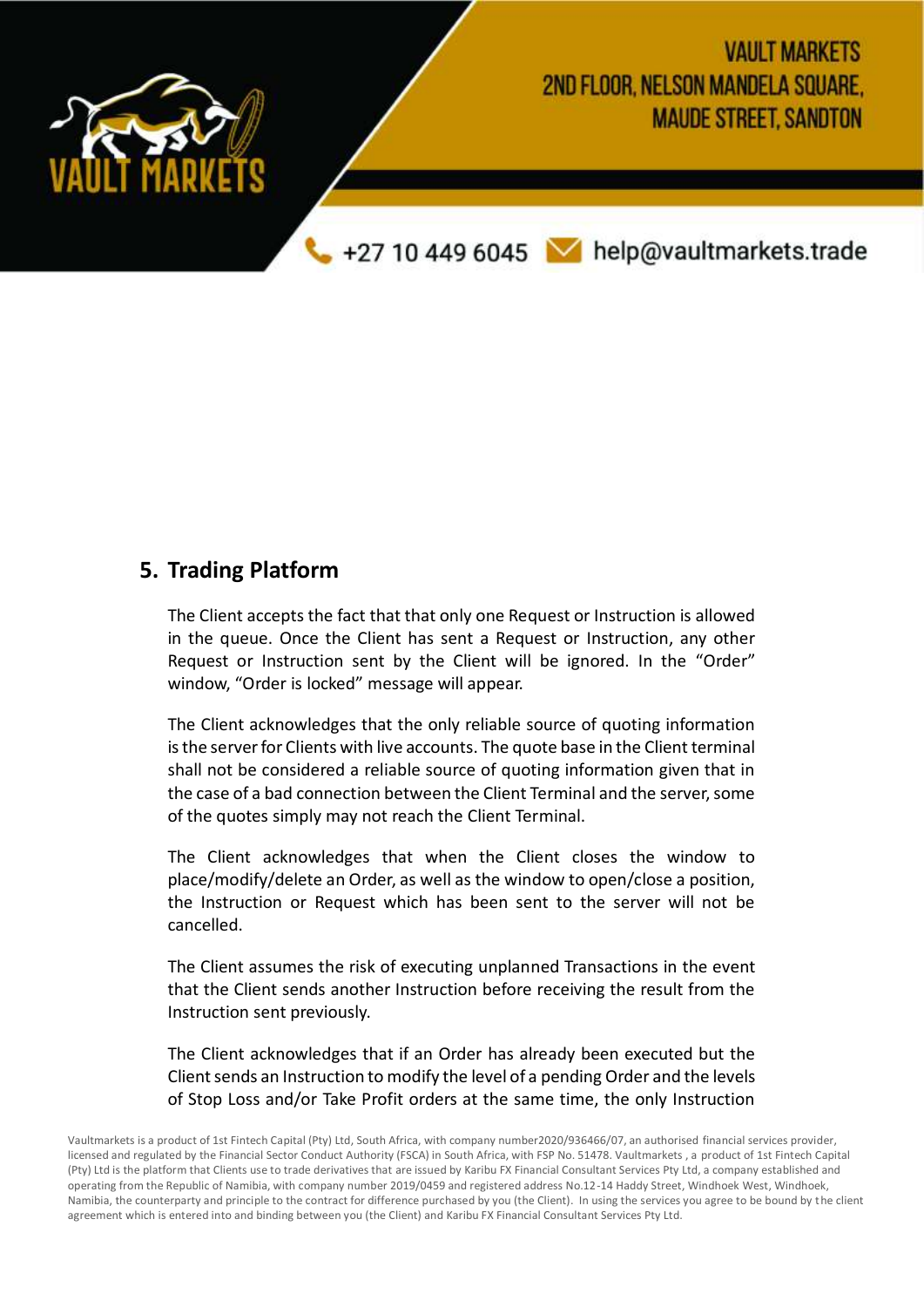

that will be executed is the Instruction to modify the Stop Loss and/or Take Profit levels on the position opened on that Order.

## **6. Communication**

The Company accepts no responsibility for any losses that arise as a result of delayed or unreceived communication sent to a client from us by any form.

The Client acknowledges that information transmitted via electronic means is not protected from unauthorized access.

The Client assumes full responsibility for the safekeeping of information received from the Company and shall bear the risk of any financial loss caused by unauthorized access to the Client's trading account by any person. The Client is responsible for keeping all login details safe. The Company strongly recommends that user details are not written down or saved.

All losses caused by Force Majeure event shall be exempt from the responsibility of the Company.

The Client shall bear all financial and other risks when completing operations (or actions connected with these operations) on financial markets that are statutorily prohibited or restricted by the legislation of the jurisdiction in which the Client is resident. The Client must be aware of such legislation and check whether there are any restrictions before initiating trading.